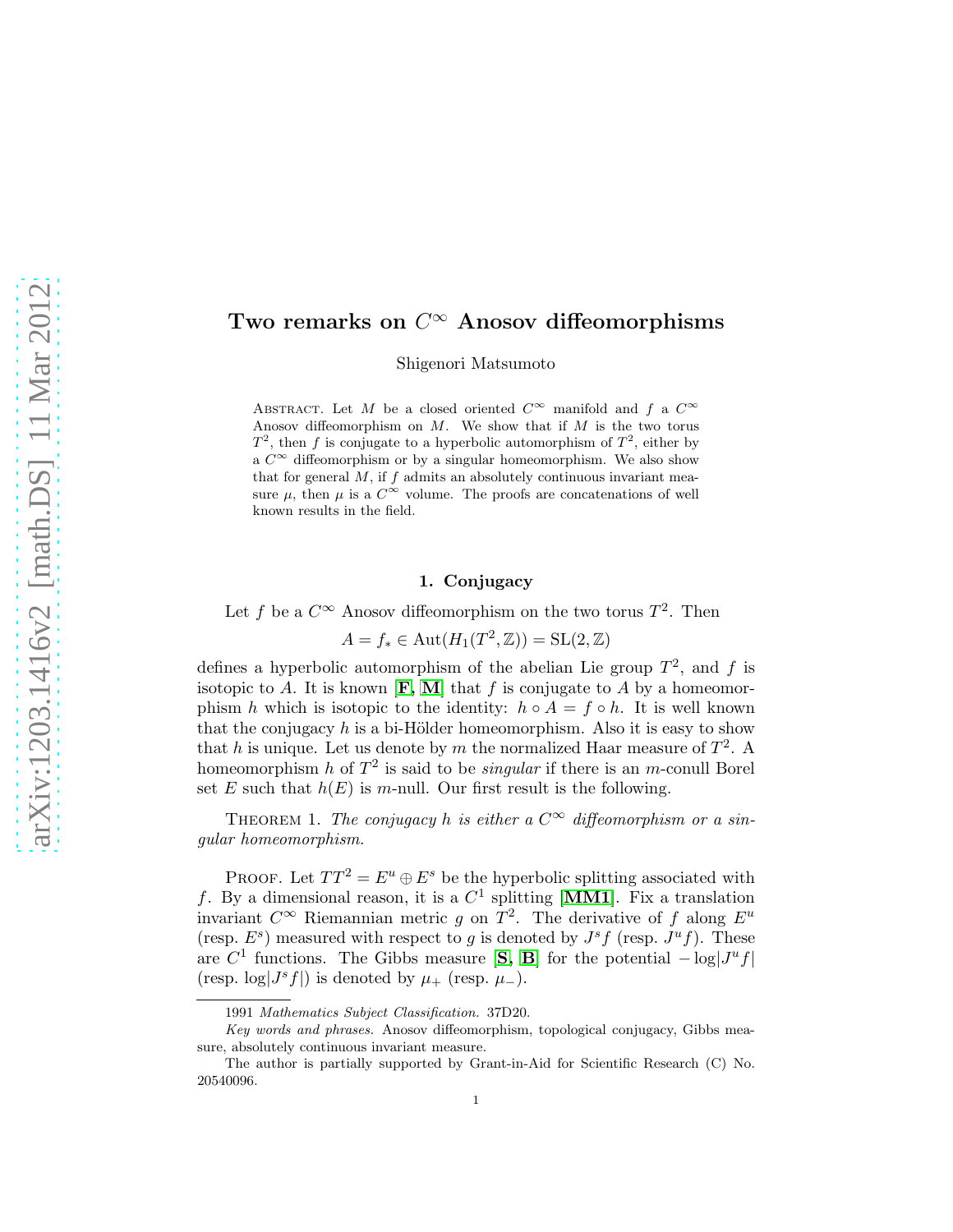Let  $f$ ,  $A$  and  $h$  be as above. First consider the case where  $f$  does not admit an a. c. i. m. (absolutely continuous invariant measure). Then the f-invariant measure  $h_*m$  is singular to m.

To show this, notice that  $h_*m$  is decomposed into two parts; one absolutely continuous and the other singular. Since h is a  $C^{\infty}$  diffeomorphism, it leaves each part invariant. But the absolutely continuous part must be zero since by the assumption there is no a. c. i. m. for  $f$ .

Thus h maps the measure m to a singular measure  $h_*m$ . Since  $h_*m$  is singular, there is an m-null set E' such that  $h_*m(E') = m(h^{-1}E') = 1$ . The conjugacy h maps the m-conull set  $h^{-1}(E')$  to the m-null set E', showing that  $h$  is a singular homeomorphism.

Next consider the case where f admits an a. c. i. m.  $\mu$ . Then we have  $\mu = \mu_+ = \mu_-$  (Proof of Corollary 1 of [[S](#page-2-3)], Corollary 4.13 of [[B](#page-2-4)]). In particular an a. c. i. m.  $\mu$  is unique and ergodic. The induced measure  $h_*m$  is also ergodic. Therefore either  $\mu$  and  $h_*m$  are mutually singular or coincide. In the former case, we argue just as before, to conclude that the conjugacy  $h$  is a singular homeomorphism.

Finally assume that  $\mu_{+} = \mu_{-} = h_{*}m$ . These are the Gibbs measures of three potentials,  $-\log |J^u f|$ ,  $\log |J^s f|$  and a constant. By Section 3.4 of [[S](#page-2-3)], these three functions, with the identical Gibbs measure, are mutually cohomologous modulo constant. That is, there are continuous functions  $v_1$ ,  $v_2$  and constants  $c_1$ ,  $c_2$  such that

$$
-\log|J^u f| = v_1 \circ f - v_1 + c_1,
$$
  

$$
\log|J^s f| = v_2 \circ f - v_2 + c_2.
$$

This shows that the Lyapunov exponents of all periodic orbits are the same. By Theorem 1 of [[MM2](#page-2-5)], the conjugacy h is a  $C^{\infty}$  diffeomorphism. The proof of Theorem 1 is complete.

## 2. Absolutely continuous invariant measure

Let M be a closed oriented n-dimensional  $C^{\infty}$  manifold and f a  $C^{\infty}$ Anosov diffeomorphism on M. Let q be a  $C^{\infty}$  Riemannian metric on M, and  $m$  the normalized measure given by the volume form associated with  $q$ .

THEOREM 2. Assume f admits an a. c. i.m.  $\mu$  with density  $\varphi$ :  $\mu = \varphi m$ ,  $\varphi \in L^1(m)$ . Then the density  $\varphi$  is a positive  $C^{\infty}$  function.

PROOF. Let  $TM = E^u \oplus E^s$  be the hyperbolic splitting associated with f. Denote the Jacobian along  $E^u$  (resp.  $E^s$ ) measured with respect to g by  $J^u f$  (resp.  $J^s f$ ). The total Jacobian measured with respect to g is denoted by  $Jf$ . All these are continuous real valued functions on  $M$ .

Define another continuous Riemannian metric g' by  $g' = g|_{E^u} \oplus g|_{E^s}$ . Thus  $E^u$  and  $E^s$  are perpendicular with respect to g'. Let m' be the normalized measure given by the volume form associated with  $g'$ . We have  $m' = e^a m$  for a continuous function a.